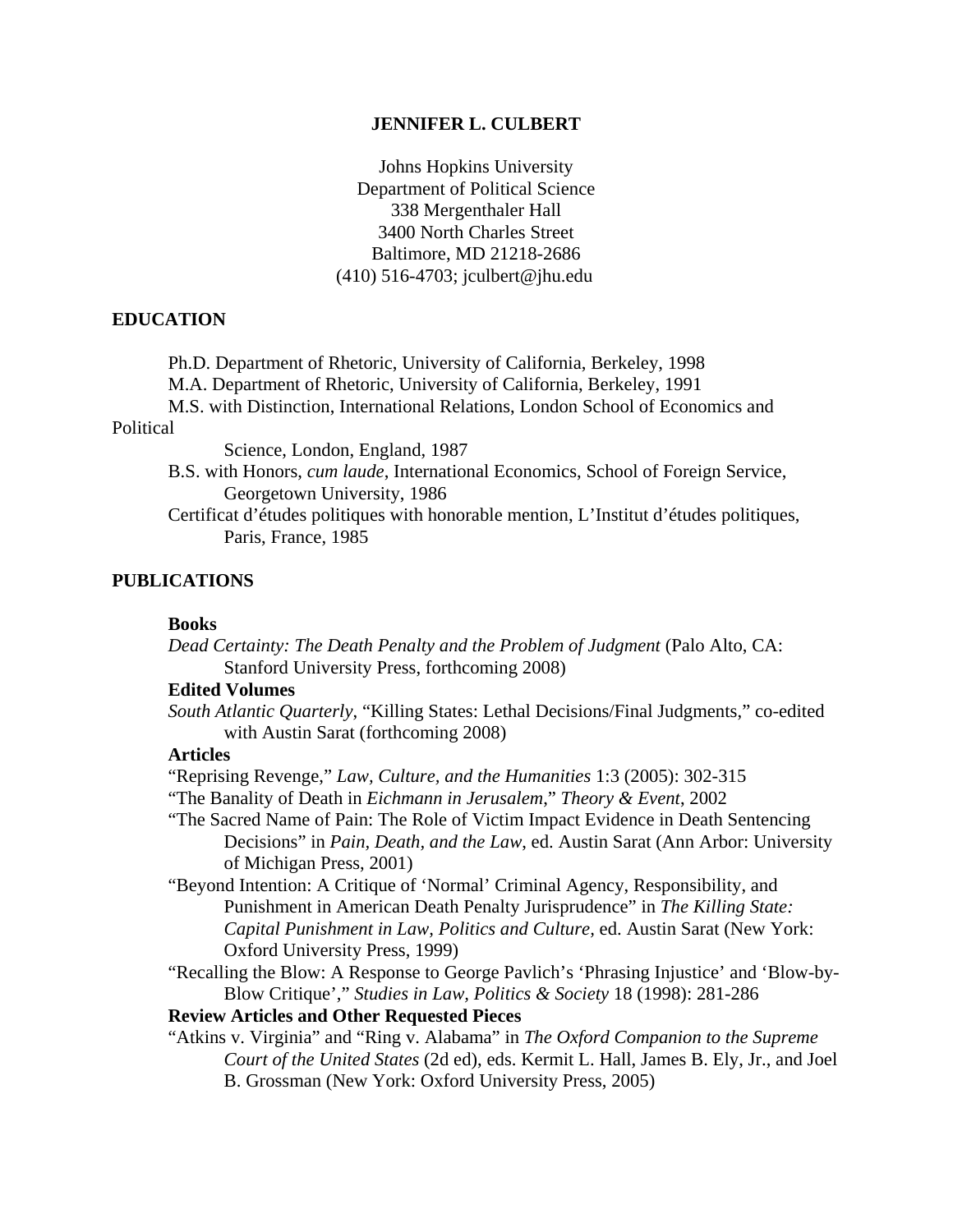# **PUBLICATIONS (continued)**

Review of *What Is There to Say?* by Ann Smock, *Law, Culture, and the Humanities* 1:1 (2005): 134-136

"Why Still Kill? Reconsidering Capital Punishment in the United States," *Political Theory* 32:4 (August 2004): 563-569

Review of *Victims in the War on Crime: The Use and Abuse of Victims' Rights* by Markus Dirk Dubber, *Punishment and Society* 7(1) (2004): 115-117

# **MANUSCRIPTS IN PROGRESS**

#### **Books**

*The Jurisprudence of Hannah Arendt The Constitution of the Cherokee* **Edited Volumes**  *Capital Punishment, Torture, and Sanctioned Violence*, co-edited with Austin Sarat (Cambridge, U.K.: Cambridge University Press, expected 2009)

#### **Articles**

"Vengeance, Violence, and Vulnerability: Arendt's Philosophy of Justice Reconsidered"

# **PRESENTATIONS**

| "Tragedy and the World: The Banality of Evil and the Laws of Men," Law and Society         |
|--------------------------------------------------------------------------------------------|
| Association, Berlin, Germany, July 2007                                                    |
| "Discriminating Justice: Reflections on 'Reflections on Little Rock," Association for the  |
| Study of Law, Culture and the Humanities, Washington, DC, March 2007                       |
| "Vengeance, Violence, and Vulnerability: Arendt's Philosophy of Justice                    |
| Reconsidered," Western Political Science Association, Las Vegas, March 2007                |
| "Final Fatality, Fatal Finality," Conference on "Killing States: Lethal Decisions/Final    |
| Judgments," Amherst, November 2006                                                         |
| "Is Evil Banal? Is Totalitarianism a Current Threat?," Conference on "Hannah Arendt:       |
| Thinking in Dark Times," Annandale-on-the-Hudson, October 2006                             |
| "Crying out for Vengeance: The Appearance of Justice and the Philosophy of Hannah          |
| Arendt," American Political Science Association, Philadelphia, September 2006              |
| Author Meets Readers, "Power: A Radical View, by Steven Lukes," Law and Society            |
| Association, Baltimore, July 2006                                                          |
| Author Meets Readers, "Tender Mercies: The Hopes and Fears of Mercy on Trial," Law         |
| and Society Association, Baltimore, July 2006                                              |
| "Just $D \circ i$ i: How We Ought to Judge," Association for the Study of Law, Culture and |
| the Humanities, Syracuse, March 2006                                                       |
| "The End of Error: DNA Technology and the Decision not to Decide in Capital Cases,"        |

### **Culbert Curriculum Vitae, Page 3 of 5**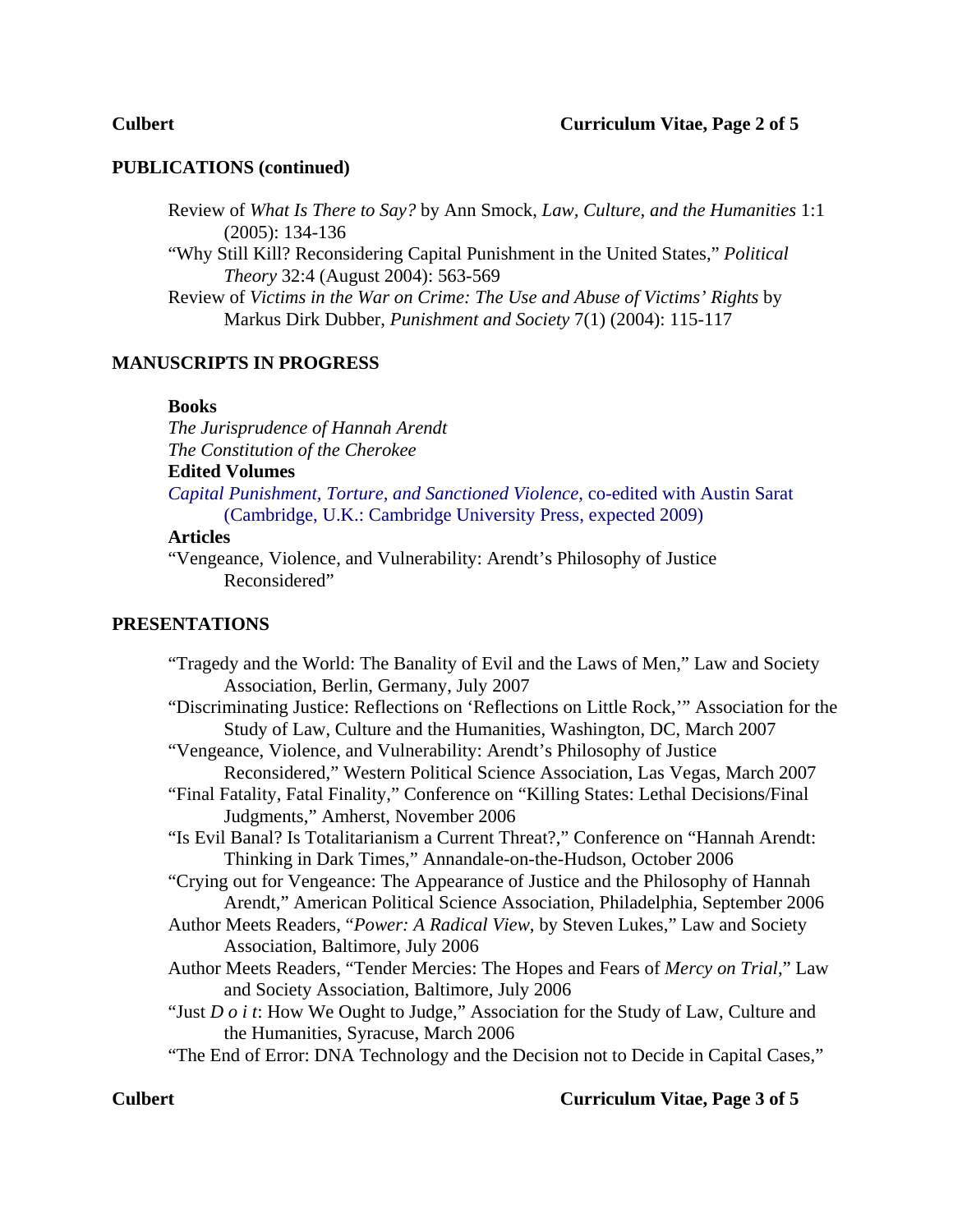## **PRESENTATIONS (continued)**

Seminar on Political and Moral Thought, Johns Hopkins University, Baltimore, December 2005 "A Little Decency and the Exhibition of Capital Punishment," Law and Society Association, Las Vegas, June 2005 "The End of the Row and the Limits of Sovereignty," Western Political Science Association, Oakland, March 2005 "Judging Images," Association for the Study of Law, Culture and the Humanities, Austin, March 2005 "Reflections on the Syringe: The (Im)Possible Exhibition of Capital Punishment," American Studies Association, Atlanta, November 2004 "Law and the Assumption of Common Sense: The Failure of Sensus Communis," American Political Science Association, Chicago, September 2004 "Magical Associations: The Power of Language in Law, Society and (The Symbolic Uses of) Politics," Law and Society Association, Chicago, May 2004 "Reprising Revenge," Association for the Study of Law, Culture and the Humanities, Hartford, March 2004 Discussant, "Native American Struggles for Sovereign Spaces and Identities," Social Science and History Association, Baltimore, November 2003 "Breathing Remains: Life on Death Row and the Limits of Sovereignty," Conference on Sovereignty and the Right to Death, Cleveland-Marshall College of Law, Cleveland, October 2003 "The End of an Error: Reflections on the Innocence Project and the Rule of Law," Association for the Study of Law, Culture and the Humanities, New York, March 2003 "Discretion, Judgment, and Death," University of Pennsylvania, Department of Political Science, November 2002 "The Force of Discretion: Reflections on Judgment and Divine Violence," University of Virginia, Department of Political Science, October 2002 "Weighing Metaphors: Capital Punishment and the Law of Language," Symposium on New Approaches to Human Rights, University of California, Santa Barbara, April 2002 "Blood Lust," Western Political Science Association, Long Beach, March 2002 "Reflections on Death and Community," Association for the Study of Law, Culture and the Humanities, Philadelphia, March 2002 "Pain and the Passions of Law," Law and Society Association, Budapest, Hungary, July 2001 "The Banality of Death: The Limits of Arendt's Philosophy of Judgment," Association for the Study of Law, Culture, and the Humanities, Austin, March 2001 "Metaphors of Judgment in the Rhetoric of Capital Punishment," Law and Society Association, Miami, May 2000 "The Constitution of the Cherokee: The Rhetorical Origins of Indigenous Identity," **Culbert Curriculum Vitae, Page 4 of 5**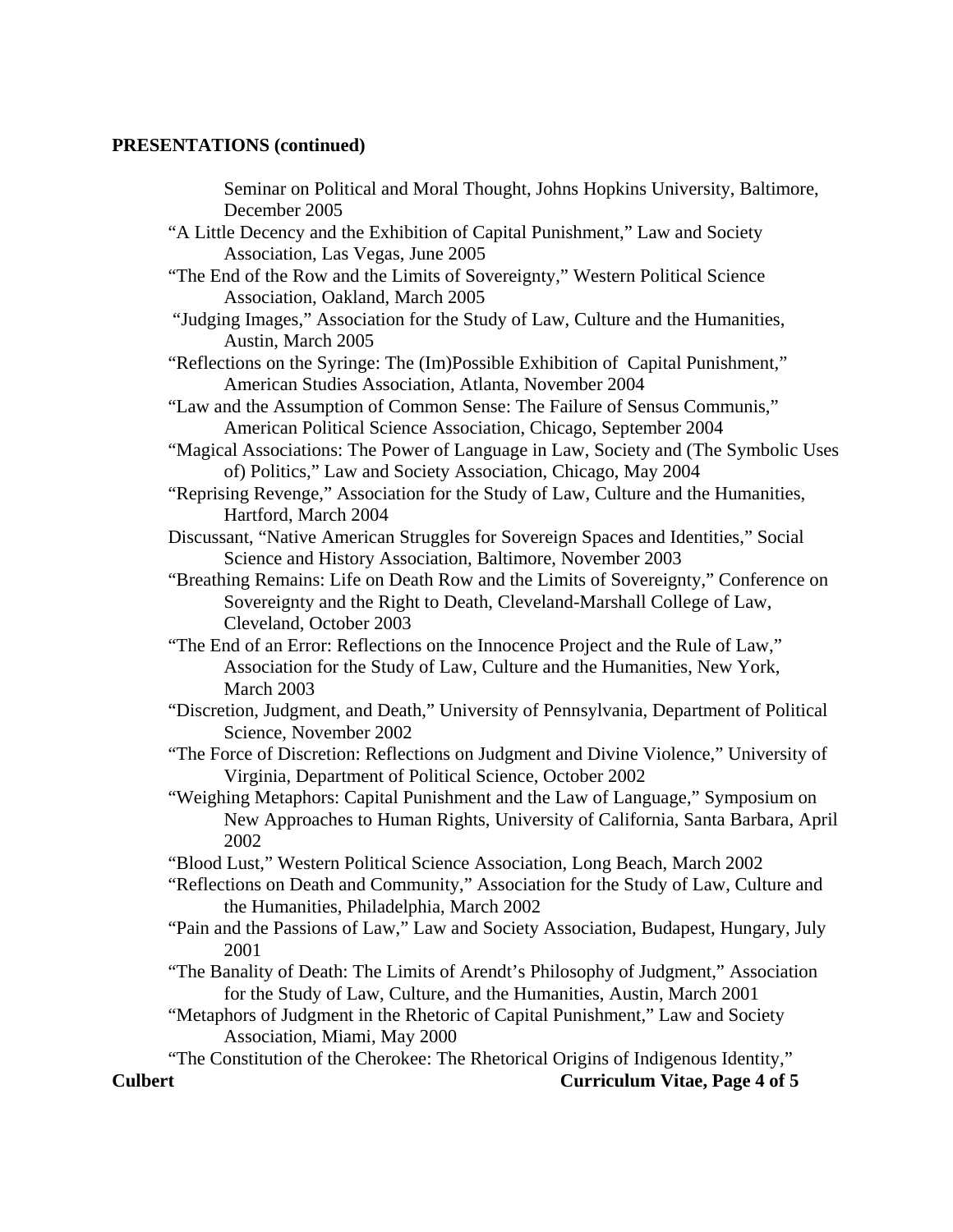# **PRESENTATIONS (continued)**

Working Group on Law, Culture and Humanities, Washington, DC, March 2000 "The Sacred Name of Pain," Law and Society Association, Chicago, May 1999 "Anxious Executions: The Public, Capital Punishment, and the Female Body," Working Group on Law, Culture and the Humanities, Winston-Salem, March 1999 Discussant, "Ethnicity, Race and Citizenship," American Political Science Association, Boston, September 1998 "E-racing Death: The Challenge of Racial Discrimination to the Regulation of Capital Punishment in the United States," Law and Society Association, Aspen, June 1998 Discussant, "Disciplining Politics," Western Political Science Association, Los Angeles, March 1998 "Legal Agents and Criminal Acts: Being 'Normal' in Death Penalty Cases," Conference on Capital Punishment in Law and Culture, Amherst, April 1997 "Death and the Constitution," Western Political Science Association, Tucson, March 1997 Discussant, "Liberalism and the Cultural Boundaries of State and Subject," American Studies Association, Kansas City, November 1996 "'The Sins of the Father Laid Upon the Children': Revenge and the Constitution of Legal Identity in *Tison v. Arizona* (1987)," Law and Society Association, Glasgow, Scotland, July 1996 "The Body in *Payne*: The Rhetoric of Victimology and the Predicament of Judgment,"

- Law and Society Association, Toronto, June 1995 "Arendt, Lacoue-Labarthe, and International Relations Theory," International Studies Association, Acapulco, Mexico, March 1993
- "The Politics of Constitutional Immanence: Hannah Arendt, Philippe Lacoue-Labarthe, and the U.S. Constitution," Law and Society Association, Philadelphia, May 1992
- "Oh-Verité: The Donna Oh Story," International Association of Philosophy and Literature, Berkeley, May 1992

# **EMPLOYMENT**

 Assistant Professor, Department of Political Science, Johns Hopkins University. Graduate and undergraduate courses in Political Theory, Legal Philosophy. Appointed July 2001

Visiting Assistant Professor, Law, Jurisprudence & Social Thought, Amherst College. Undergraduate lecture courses in The Rhetoric of Law, Policing, Law and Social Relations, Law and Madness. July 2000-June 2001

Visiting Assistant Professor, Justice Studies, Arizona State University. Undergraduate lecture courses in Justice Theory (lower division), Law and Social Control (lower division), The Death Penalty in America (upper division). Graduate seminar in Justice Theory. August 1998-June 2000

### **Culbert Curriculum Vitae, Page 5 of 5**

# **EMPLOYMENT (continued)**